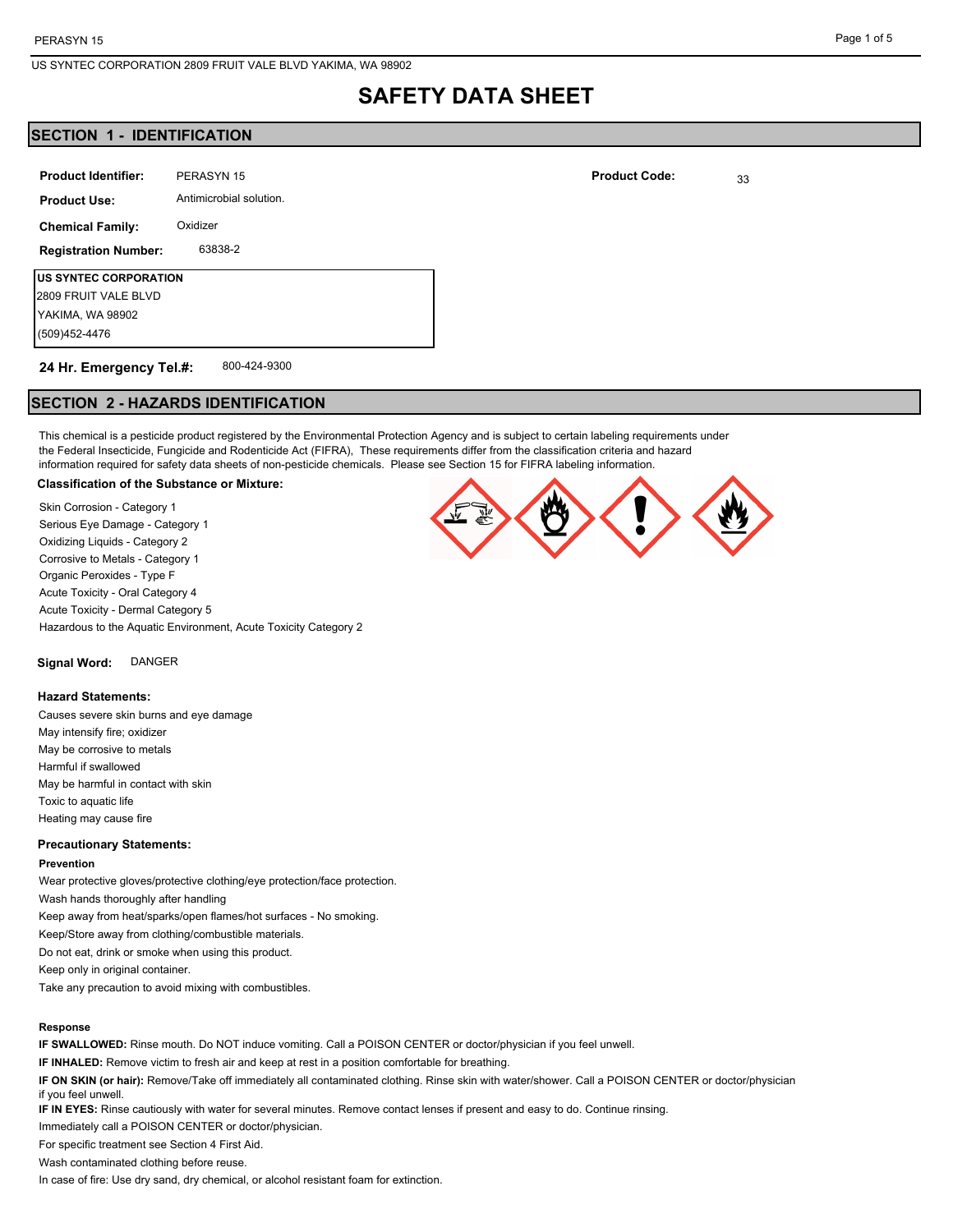US SYNTEC CORPORATION 2809 FRUIT VALE BLVD YAKIMA, WA 98902

# **SAFETY DATA SHEET**

Absorb spillage to prevent material damage.

### **Storage**

It is recommended to store this product at temperatures where the bulk liquid will not exceed 86°F / 30°C. Keep cool.

Store away from other materials. Protect from sunlight.

Store locked up.

Store in a corrosive resistant container with a resistant inner liner.

### **Disposal**

Dispose of contents/container in accordance with local regulations.

### **Hazards not Otherwise Classified:**

No other hazards classified.

# **SECTION 3 - COMPOSITION / INFORMATION ON INGREDIENTS**

| <b>Ingredient</b>         | <b>Synonym</b> | <b>ICAS Number</b> | <b>IConcentration</b> |
|---------------------------|----------------|--------------------|-----------------------|
| <b>IHYDROGEN PEROXIDE</b> | H2O2           | 7722-84-1          | 21.5-22.5%            |
| <b>IPEROXYACETIC ACID</b> | l PAA          | 79-21-0            | 14.8-15.7%            |
| <b>IACETIC ACID</b>       | <b>INONE</b>   | 64-19-7            | <b>15.8-16.6%</b>     |

# **SECTION 4 - FIRST-AID MEASURES**

**Inhalation:** Remove source of exposure or move person to fresh air and keep comfortable for breathing. Immediately call a POISON CENTER/doctor. If breathing is difficult, trained personnel should administer emergency oxygen if advised to do so by the POISON CENTER/doctor. Symptoms of pulmonary edema can be delayed up to 48 hours after exposure. If direct contact during rescue breathing poses a threat to the first aid provider, "Avoid mouth-to-mouth contact by using a barrier device."

**Skin Contact:** Take off immediately contaminated clothing, shoes and leather goods (e.g. watchbands, belts). Rinse skin with lukewarm, gently flowing water/shower with a flushing duration of 30 minutes. Immediately call POISON CENTER/doctor. Wash contaminated clothing before re-use.

**Eye Contact:** Remove source of exposure or move person to fresh air. Rinse eyes cautiously with lukewarm, gently flowing water for several minutes, while holding the eyelids open. Remove contact lenses, if present and easy to do. Continue rinsing for 30 minutes. Take care not to rinse contaminated water into the unaffected eye or into the face. Immediately call a POISON CENTER/doctor.

**Ingestion:** Rinse mouth. Do NOT induce vomiting. Immediately call a POISON CENTER/doctor. If vomiting occurs naturally, lie on your side, in the recovery position.

**Most Important Symptoms and Effects, both Acute and Delayed:** Causes severe skin burns and eye damage, burning of the mouth, throat, and esophagus.

**Indication of any Immediate Medical Attention and Special Treatment Needed:** Treat symptomatically

# **SECTION 5 - FIRE-FIGHTING MEASURES**

**Extinguishing Media:** Dry powder, foam, carbon dioxide, water spray, sand. Do NOT use heavy water stream.

**Special hazards arising from the substance or mixture:** Non combustible. May give off irritating or toxic fumes (or gases) in a fire.

**Flammability classification (OSHA 29 CFR 1910.106) (Hazcom 2012):** Non flammable

**Hazardous Combustion Products:** May cause fire and explosions when in contact with incompatible materials.

**Special protective equipment and precautions for firefighters:** In the event of a fire, wear full protective clothing and NIOSH-approved self-contained breathing apparatus.

# **SECTION 6 - ACCIDENTAL RELEASE MEASURES**

**Personal precautions, protective equipment and emergency procedures:** Ventilate area of leak or spill. Wear appropriate personal protective equipment as specified in Section 8. Isolate hazard area. Keep unnecessary and unprotected personnel from entering.

**Methods and materials for containment and cleaning up:** SMALL SPILLS (less than 1 gallon): Neutralize with soda ash or cover with dry earth, sand or other non combustible material, place into loosely covered plastic containers for later disposal. If neutralized, material can be diluted into drain. LARGE SPILL: Restrict access to area until completion of clean up. Prevent liquid from entering sewers or waterways. Stop or reduce leak if safe to do so. Dike with inert material (sand, earth, etc.). Collect into plastic containers for disposal. Ensure adequate decontamination of tools and equipment following clean up.

**Special spill response procedures:** Collect spills in plastic containers only. Prevent from entering sewers, waterways, or low areas.

# **SECTION 7 - HANDLING AND STORAGE**

**Precautions for Safe Handling:** Wear at least chemical resistant gloves and eye protection, face shield, and chemical resistant garments when handling, moving or using this product. Do not contaminate water, food, or feed by storage or disposal.

**Conditions for Safe Storage:** It is recommended to store this product at temperatures where the bulk liquid will not exceed 86°F / 30°C. Store in a cool, dry, well ventilated place away from direct sunlight. Keep container closed when not in use.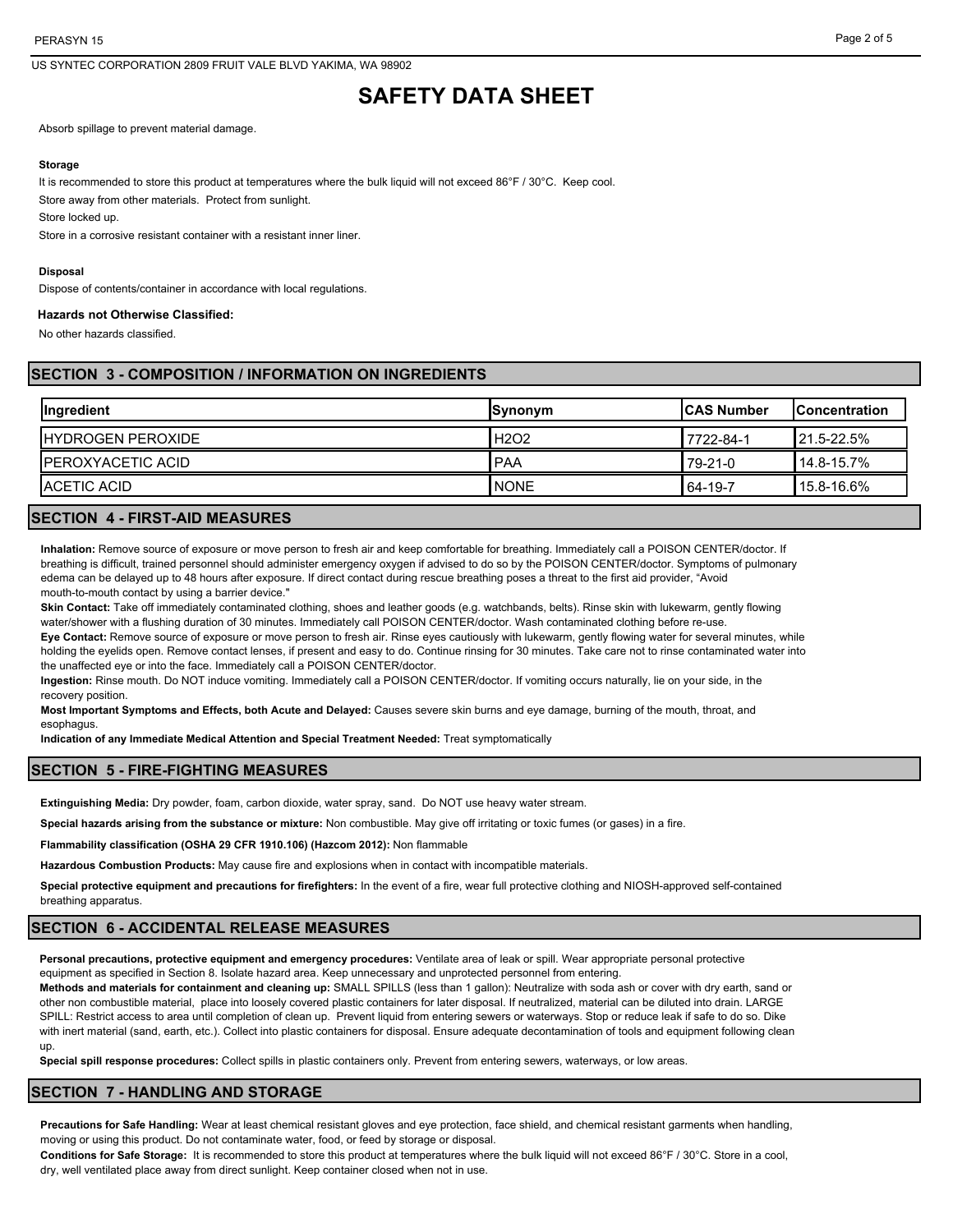US SYNTEC CORPORATION 2809 FRUIT VALE BLVD YAKIMA, WA 98902

# **SAFETY DATA SHEET**

**Incompatible Materials:** Avoid strong reducing agents, soft metals, heat and bases (unless product has been diluted to less than 1000ppm, then bases may be used to gradually adjust to a pH of less then 9).

# **SECTION 8 - EXPOSURE CONTROLS / PERSONAL PROTECTION**

| <b>EXPOSURE LIMITS:</b>  |            |          | <b>OSHA PEL</b>         | <b>ACGIH TLV</b> |             |
|--------------------------|------------|----------|-------------------------|------------------|-------------|
| <b>CHEMICAL NAME</b>     | ICAS NO.   | ITWA     | <b>ISTEL/CEILING</b>    | 'TWA             | <b>STEL</b> |
| ACETIC ACID              | 64-19-7    | $10$ ppm | 15 ppm/40 ppm (CalOSHA) | $110$ ppm        | 15 ppm      |
| <b>HYDROGEN PEROXIDE</b> | 17722-84-1 | ppm      | ppm/N/A (CalOSHA)       | ppm              | N/A         |
| PERACETIC ACID           | $I79-21-1$ | N/A      | IN/A                    | IN/A             | $ 0.4$ ppm  |

**Ventilation and engineering measures:** Forced air, local exhaust, or open air is adequate.

**Respiratory Protection:** In case of confined spaces or high levels encountered in the air, wear self contained breathing apparatus.

**Skin Protection:** Wear chemical resistant gloves and chemical resistant garments when handling, wash garments before re-use.

**Eye/Face Protection:** Wear chemical goggles; also wear a face shield if splashing hazard exists.

**Other Protective Equipment:** Eye wash facility and emergency shower should be in close proximity.

**General Hygiene Conditions:** Do not eat, drink or smoke when using this product. Wash thoroughly after handling. Remove and wash contaminated clothing before re-use. Handle in accordance with good industry hygiene and safety practice.

### **SECTION 9 - PHYSICAL AND CHEMICAL PROPERTIES**

**Appearance:** Clear colorless liquid **Odor:** Vinegar odor **pH:** <1 (1:10) **Melting/Freezing point:** <10º F / <-12 º C **Initial boiling point and boiling range:** No information available **Flash Point:** >207º F / >98 º C **Flammability (solid, gas):** Non flammable **Vapor Pressure (mm Hg):** 27 Specific gravity: 1.135 g/mL **Solubility in Water:** Complete **Auto ignition Temperature:** >518º F/ >270º C **Decomposition temperature:** No information available **Viscosity:** 10-20 cSt at 20ºC / 68ºF **Volatiles (% by weight):** >99 **Volatile Organic Compounds (VOC's):** No information available

### **SECTION 10 - STABILITY AND REACTIVITY**

**Reactivity:** Reactive with bases, metals, reducing agents and combustible materials **Chemical Stability:** Stable for up to 1 year when stored under normal conditions. **Possibility of Hazardous Reactions:** May react with incompatible materials **Conditions to Avoid:** Incompatible materials and high temperatures **Incompatible Materials:** Reactive with bases, metals, reducing agents and combustible materials **Hazardous Decomposition Products:** Oxygen which supports combustion.

# **SECTION 11 - TOXICOLOGICAL INFORMATION**

**Information on likely routes of exposure:**

Routes of entry - inhalation: YES

Routes of entry - skin & eye: YES Routes of entry - ingestion: YES

Routes of entry - skin absorption: NO

**Potential Health Effects:**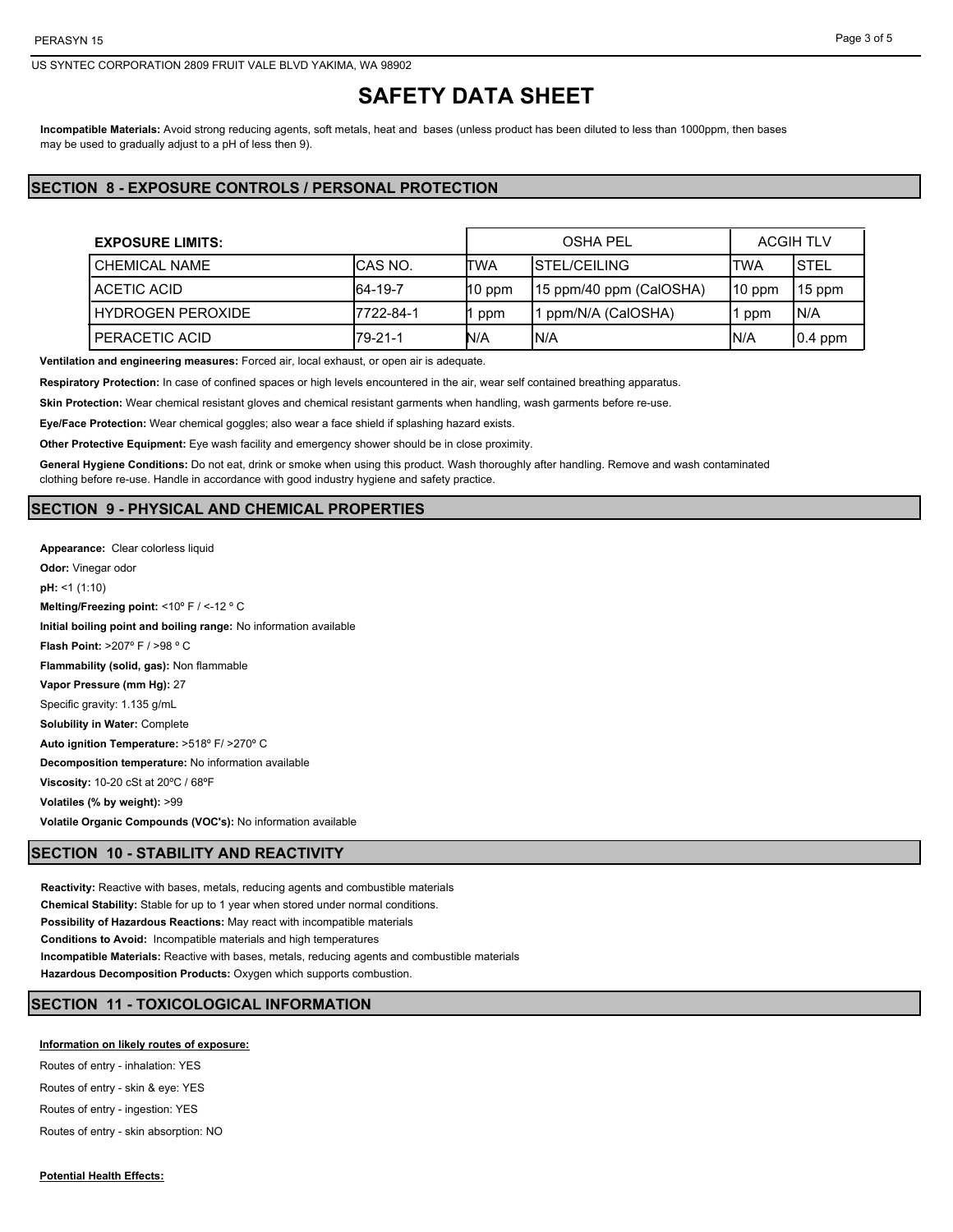US SYNTEC CORPORATION 2809 FRUIT VALE BLVD YAKIMA, WA 98902

# **SAFETY DATA SHEET**

#### **Signs and symptoms of short term (acute) exposure:**

**Inhalation:** Inhalation of the mist may produce severe irritation of respiratory tract, characterized by coughing, choking, shortness of breath, headaches, dizziness, nausea, weakness and/or drowsiness.

**Ingestion:** Corrosive! Swallowing causes severe burns of mouth, throat, and stomach. Severe scarring of tissue, corrosion, permanent tissue destruction and death may result. Symptoms may include severe pain, nausea, vomiting, diarrhea, shock, hemorrhaging and/or fall in blood pressure. Damage may appear days after exposure.

**Skin:** Corrosive! Contact with skin causes irritation or severe burns and scarring with greater exposures.

**Eye:** Corrosive! Causes irritation of eyes, and with greater exposures it can cause burns that may result in permanent impairment of vision, even blindness.

#### **Potential Chronic Health Effects:**

**Mutagenicity:** Not known to have mutagenic effects in humans or animals.

**Carcinogenicity:** No components are listed as carcinogens by ACGIH, IARC, OSHA, or NTP.

**Reproductive effects:** No known reproductive effects in humans or animals.

**Sensitization to material:** Not a known sensitizer in humans or animals.

**Specific target organ effects:** No information available.

**Medical conditions aggravated by overexposure:** No information available

**Toxicological data:** The calculated ATE values for this mixture are:

ATE oral =  $494$  mg/kg

ATE dermal = 2281 mg/kg

ATE inhalation = >20 mg/L or >20,000 ppm

### **SECTION 12 - ECOLOGICAL INFORMATION**

**Ecotoxicity:** May be harmful to aquatic life.

**Persistence and degradability:** Not expected to persist. Expected to readily biodegrade.

**Bioaccumulation potential:** Not expected to bio accumulate.

**Mobility in soil:** No information available

## **SECTION 13 - DISPOSAL CONSIDERATIONS**

**Handling for disposal:** Do not contaminate water, food, or feed by storage and/or disposal. When handling refer to protective measures listed in sections 7 and 8. Empty residue from containers, rinse container well.

**Method of disposal:** Dispose of in accordance with all applicable federal, state, provincial and local regulations. Contact your local, state, provincial or federal environmental agency for specific rules.

**RCRA:** If product becomes a waste, it does meet the criteria of a hazardous waste as defined by the US EPA, because of: Corrosivity D002

### **SECTION 14 - TRANSPORTATION INFORMATION**

Certain shipping modes or package sizes may have exceptions from the transport regulations. The classification provided may not reflect those exceptions and may not apply to all shipping modes or package sizes.

Please note the GHS and DOT Standards are NOT identical and therefore can have varying classifications

### **US 49 CFR/DOT/IATA/IMDG Information:**

 $UN No.3109$ 

UN Proper Shipping Name: Organic peroxide type F, liquid (<=25% peracetic acid with <=26% hydrogen peroxide) Transportation hazard class(es): 5.2 (8)

**Environmental hazards:** No hazards identified.

## **SECTION 15 - REGULATORY INFORMATION**